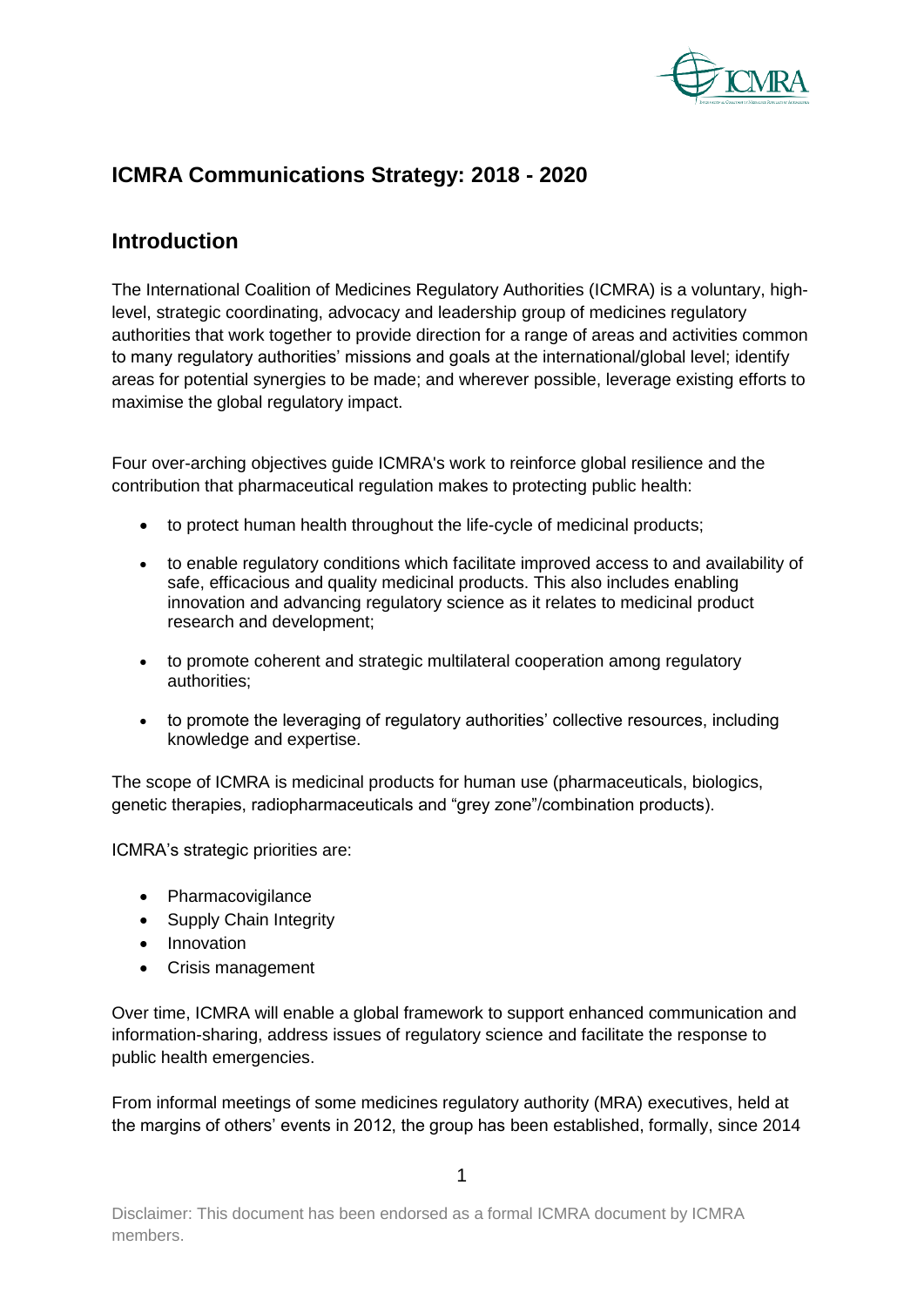and now consists of a core membership of 22 regulatory jurisdictions plus another five who are associate members; in addition, the World Health Organization (WHO) is an observer.

Following an initial three-year period, under the chairmanship of Health Canada, there is now an Executive Committee (EC) established since February 2017. The EC is composed of the UK as chair, with co-vice chairs from Australia and Mexico, plus the former Chair and co-vice chairs, respectively Canada, Japan and Ireland

In addition, there are various working groups leading on delivery of ICMRA's strategic priorities.

The first ICMRA Communications Strategy was agreed in 2015, following the establishment of a Communications Group. Subsequently we have delivered: a refreshed communications toolkit, an ICMRA public website, a process for press releases, a document management process, an internal engagement plan and an external engagement calendar; as well as dedicated ICMRA sessions at the DIA Global 2016 and 2017 annual meetings plus the DIA EuroMeeting 2017. This is therefore now a good juncture at which to bring the communications strategy up-to-date.

The aim of this Communications Strategy for 2018-20 is to:

- Build on the communication activity that has supported the initial four years of ICMRA and to support the next phase of its development: establishing its reputation as the leading strategic medicines regulatory group, able to effectively address global regulatory issues and challenges for the benefit of public health.
- Communicate the value of ICMRA to fellow regulators plus other partners, stakeholders and external audiences through:
	- o Communication activities that are generated by ICMRA's Working Groups.
	- o Website with content targeting outcomes of meetings and projects that require input from external stakeholders.
	- o Facilitating interactions with stakeholders to understand their challenges relevant to the mandate of ICMRA.
- Improve internal communication between ICMRA members and groups, so that they can leverage each other's work rather than duplicate and to empower them to deliver on outcomes.

### **1. Where we are now – the current position**

Considerable effort has already gone into establishing ICMRA and ensuring awareness of its existence, with particular emphasis on providing communications tools such as a factsheet and core slide deck, and on introducing ICMRA to key stakeholder organizations as well as at conferences and in journal articles. An ICMRA public website was developed by Japan in 2016 and will be further enhanced during 2017. There have been dedicated ICMRA panel sessions at both the 2016 and 2017 DIA Global Annual Meetings; as well as the 2017 DIA EuroMeeting.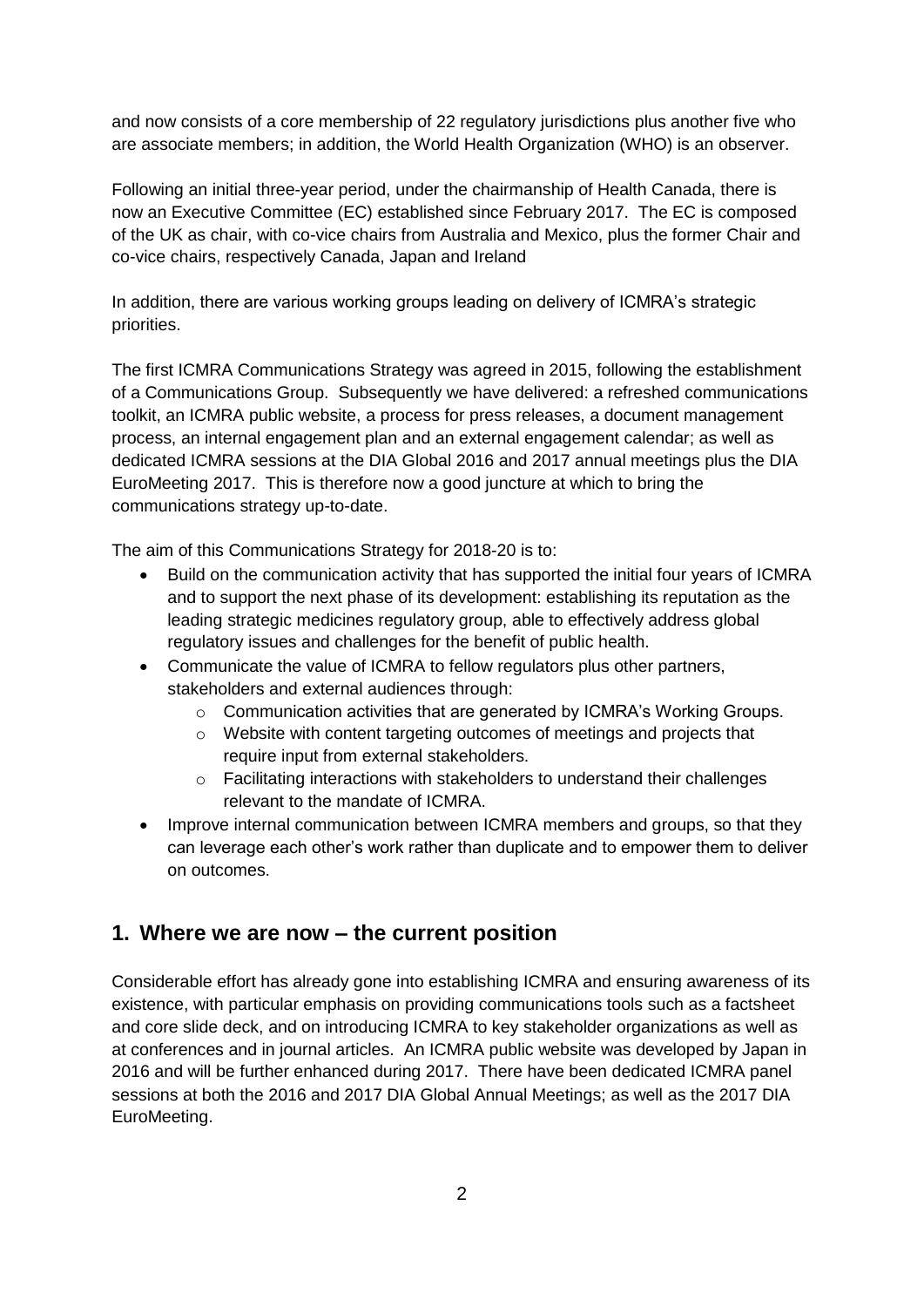A cross-ICMRA Communications Group, composed of communications representatives from the member authorities, was established in 2016 to "own" the strategy, develop relevant substrategies and contribute to resourcing implementation of the Communications Strategy. The group has a maximum of ten member authorities and is currently composed of representatives from: Australia (the Therapeutic Goods Administration - TGA), Canada (Health Canada), European Medicines Agency (EMA), Italy (Italian Medicines Agency - AIFA), Japan (Pharmaceuticals and Medical Devices Agency - PMDA), Sweden (Medical Products Agency - MPA), Switzerland (Swissmedic) and the UK (Medicines and Healthcare products Regulatory Agency - MHRA). It is currently chaired by the UK.

There is now a greater level of awareness of ICMRA's role, ambitions and functions amongst fellow regulators and other key stakeholder organizations. For example, an Associate category of membership has been introduced in response to growing interest from regulators keen to join since 2016. With a new governance structure, expanded membership and refreshed set of strategic priorities, ICMRA is in consequence better placed now to deliver tangible examples of the impact it can have that will enhance other global initiatives. This will help continue to demonstrate what distinguishes it from other groups and further increase external recognition of ICMRA.

The first ICMRA communications strategy was agreed in 2015 to cover the period until 2018. It has now been updated to reflect the considerable progress made and changes effected since 2015 in order that it can support the next phase of ICMRA's development through to 2020.

### **2. ICMRA communication activity to date**

The communications activity undertaken so far has been effective in introducing ICMRA and its objectives to those key stakeholder organizations that primarily operate in the field of regulation.

- Several communication pieces have been issued, most notably a joint statement on Ebola and a press release on Zika virus.
- A set of communication tools has been developed and kept updated, including an ICMRA Fact Sheet and Power Point deck, to support members in the delivery of presentations on ICMRA to external stakeholders
- The stakeholder groups targeted to date are:
	- o International Pharmaceutical Regulators Forum (IPRF).
	- $\circ$  International Council on the Harmonisation of Technical Requirements for Registration of Pharmaceuticals for Human use (ICH).
	- o The Pharmaceutical Inspection Convention and Pharmaceutical Inspection Co-operation Scheme (PIC/S).
	- o Drug Information Association (DIA).
	- o Heads of Medicines Agencies (HMA).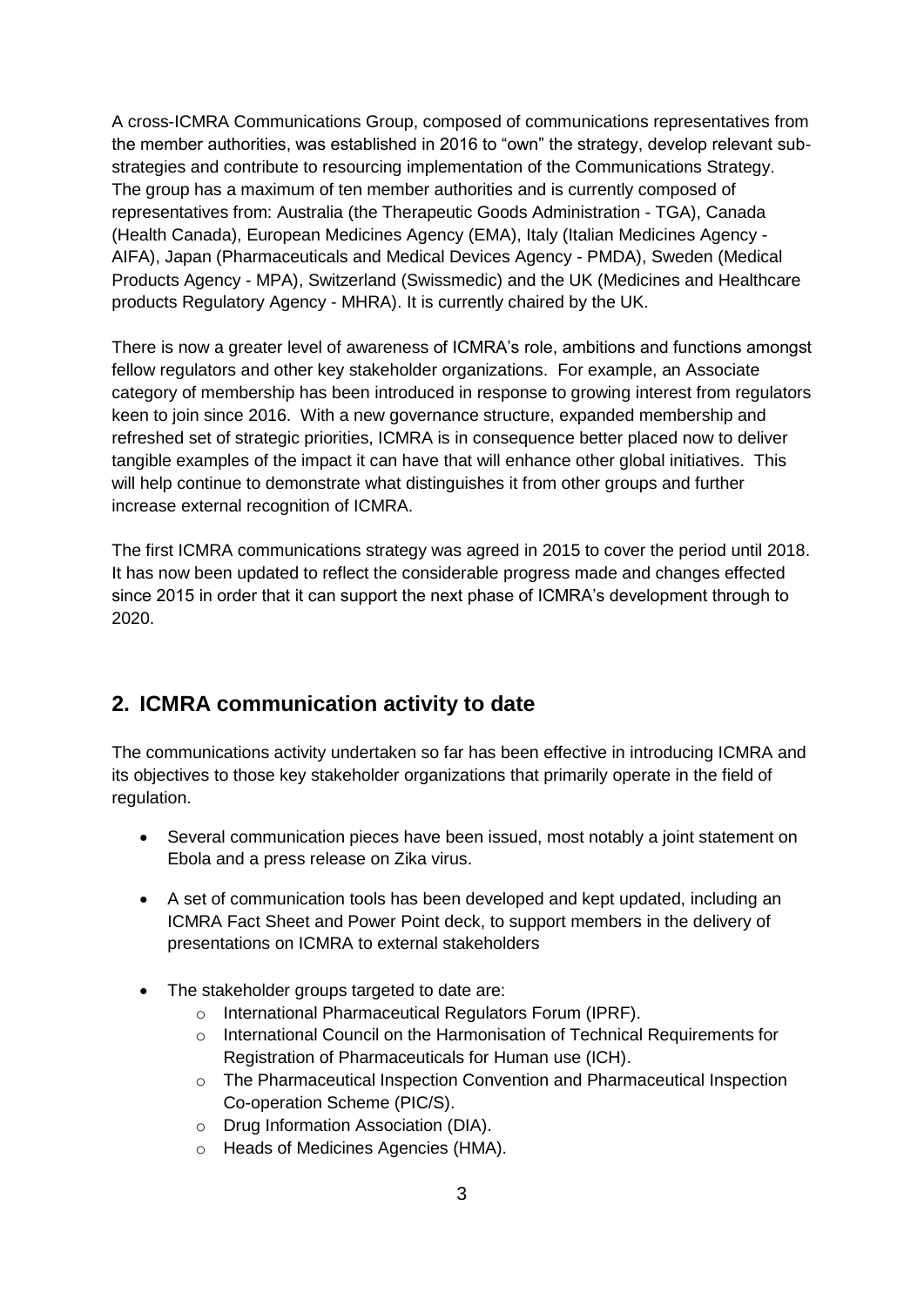- Meeting and email correspondence with the Drug Information Association (DIA) to explore the potential for collaboration, following an approach from DIA. Collaboration with the DIA has been further progressed since 2016, with ICMRA DIAmond panel sessions held at both the 2016 and 2017 Global Annual Meetings, plus also at the latter an Executive Forum session with senior representatives from industry.
- Initial work was carried out with the Secretariat, in late 2016, to explore the development of an extranet that will enable documents to be shared amongst ICMRA members. This initiative is now being progressed by the Secretariat with interested parties, including Pan American Health Organization (PAHO).
- Development of a public website built by PMDA.
- Journal articles (e.g. the WHO Drug Information journal).
- Conference presentations (e.g. 2017 DIA EuroMeeting).

# **3. Where we want to be – overall aim, audiences and communication objectives**

ICMRA wants to be recognised as providing strategic direction, advocacy and leadership to the global medicines regulatory community, enabling key regulatory challenges to be addressed. To do this, ICMRA needs to continue to raise its profile amongst its target audiences, giving visibility to its activities and demonstrating how it adds value.

ICMRA's target audiences are:

- Medicines regulatory authorities globally, which are potential future members of ICMRA.
- The staff of those medicines regulatory authorities that already participate in ICMRA.
- International collaborative bodies for both medicines regulation and pharmaceutical industry.
- Major charitable and philanthropic organizations with an interest in medicines regulation.
- Global non-Government Organizations (NGOs).
- Pharmaceutical industry, including biotech.
- Major conference organising bodies.

These high-level target audiences are considered in more detail in the External Engagement Plan (see Annex 1). It is envisaged that communications to national level associations or stakeholders will be undertaken by the relevant national regulatory agency.

#### **3.1 Objectives for ICMRA communications**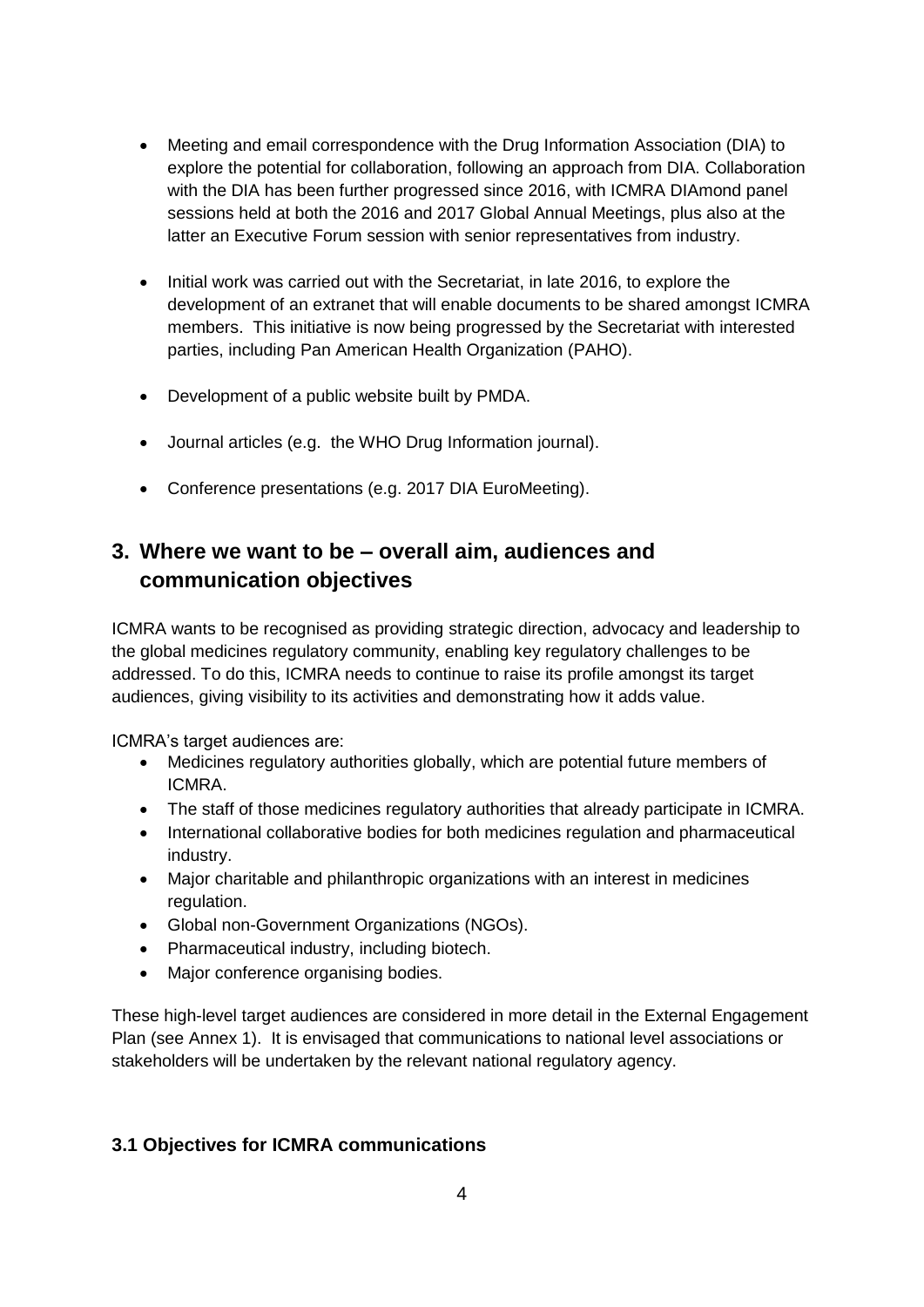- To continue to establish ICMRA's identity and reputation as the leading coalition of medicines regulatory authorities that provides pro-active strategic leadership, meeting the challenges posed by globalisation through the promotion of regulatory convergence, collaboration, information sharing and joint working.
- To demonstrate impact through leveraging existing initiatives and dissemination of outputs from the ICMRA working groups - information sharing in order to enable greater use of global resources and support capacity building that would not otherwise exist.
- To promote and articulate ICMRA's unique contribution, explaining why it is needed to avoid duplication of work and channel efforts towards common objectives through dialogue and collaboration with other established international initiatives.
- To facilitate ICMRA to achieve its strategic goals.
- To ensure good internal communications, particularly between the ICMRA Executive Committee and the broader membership.

### **3.2 How we will achieve our communications objectives – ICMRA communications strategy**

As a voluntary collaborative group, ICMRA has relatively limited resources and this is reflected in the communications strategy proposed. The strategy is therefore to –

### **Promote ICMRA key messages**

- o ICMRA is an international executive-level coalition of key medicines regulators from every region in the world –
	- **22 regulatory jurisdictions in core membership, plus another five** associate members.
	- Regions covered include: Pan America, Europe, Africa, Asia Pacific and members of the BRIC (Brazil, Russia, India and China) countries.
	- Value and advantages can be gained by a regulator from playing an active part in such a network.
- o ICMRA provides a global strategic focus for regulators
	- **Agreement of a Strategic Framework.**
	- **Setting of strategic priorities.**
	- Ensure delivery of strategic priorities, leveraging existing initiatives as appropriate.
- o ICMRA gives strategic leadership on shared regulatory issues and challenges -
	- **Proposal on Substandard and Falsified (SF) Medical Products for the** WHO.
	- **Projects on shared issues such as Supply Chain Integrity, Good** Manufacturing Practice (GMP) and Crisis Management.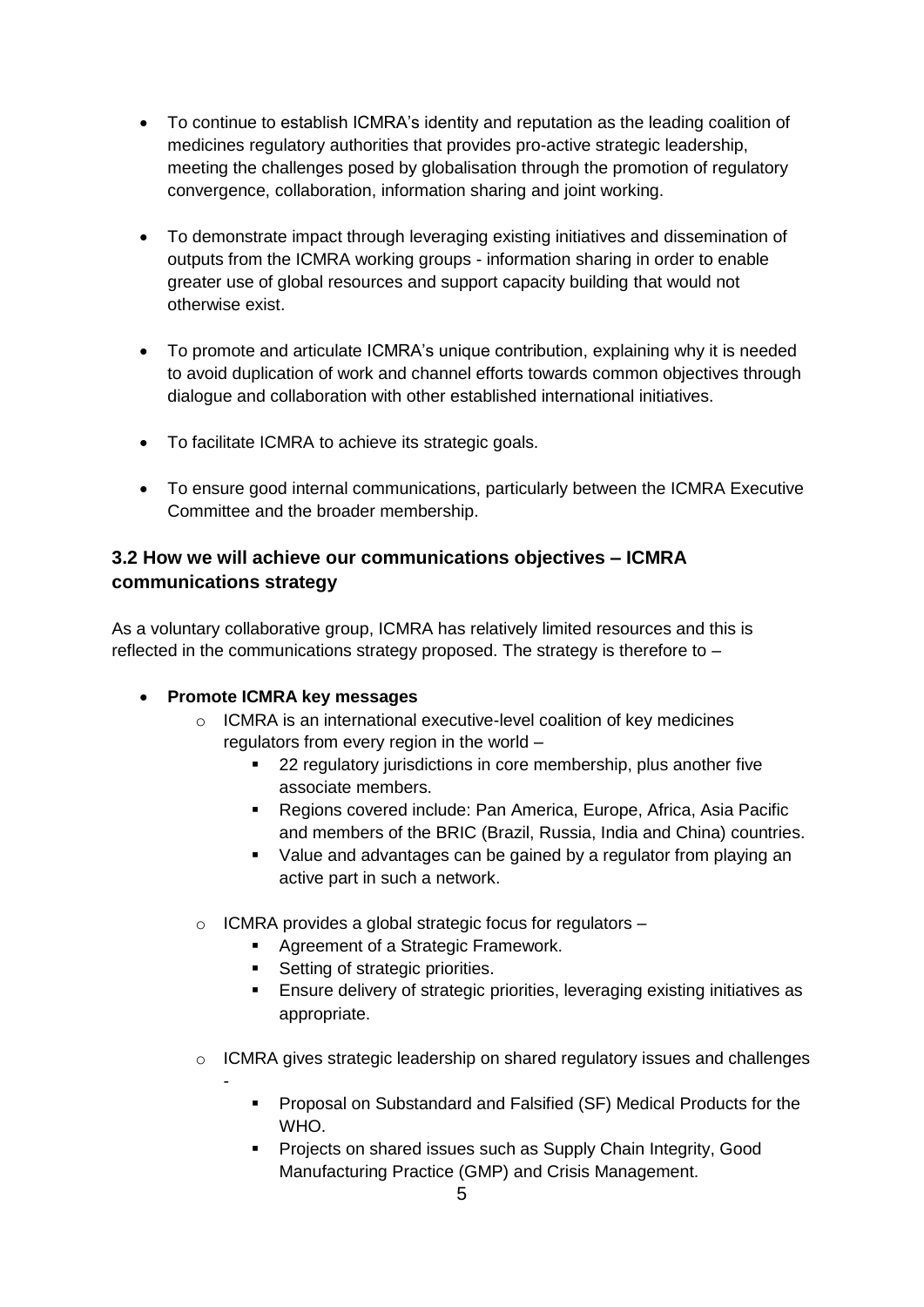- Development of capacity building work passed to the WHO.
- GMP project work passed to the Pharmaceutical Inspection Convention and Pharmaceutical Inspection Co-operation Scheme (PIC/S).
- $\circ$  ICMRA promotes regulatory convergence, collaboration and joint working  $-$ 
	- Equivalency work for the Supply Chain Integrity Project, developing criteria for track and trace.
	- **-** Development of a Unique Facility Identifier by the Supply Chain Integrity Project - to be taken forward by PIC/S.
- o ICMRA identifies areas for potential synergies among regulators
	- **Methodology for mutual reliance through the GMP project work.**
	- **Joint horizon-scanning and novel approaches to licensing through the** Innovation projects.
- o ICMRA facilitates international leveraging and resource savings
	- Promotion of reliance concepts in the area of GMP inspections in cooperation with PIC/S on the GMP Project.
- $\circ$  ICMRA can mobilise key regulators to work together in the event of a public health emergency.
- o ICMRA is open for regulators to join on request as associate members.
- **Ensure consistent information about ICMRA is easily accessible by and widely available to members and stakeholders**
	- o Update and maintain an electronic communications toolkit for use by all ICMRA members to include:
		- Key messages, slide presentations, key facts, case studies and examples of achievements to demonstrate ICMRA's achievements and added value, for incorporation in members' existing communications activities
		- **Reports from those ICMRA members who have given presentations to** external audiences - what were the messages they wanted to get out, what questions were raised, how receptive the audience was, anything that ICMRA might need to action / amend in its communications, anything that might influence ICMRA working groups
	- $\circ$  Update and maintain an ICMRA overview which can be used by all ICMRA members on their own websites
	- o Further develop the public ICMRA website and digital presence (potentially to include a Facebook page and Wikipedia entry). The website should initially be in English but consideration should be given to at least introductory sections being available in other languages
	- o Include a contact email address for the ICMRA Secretariat within slide presentations and other communication pieces.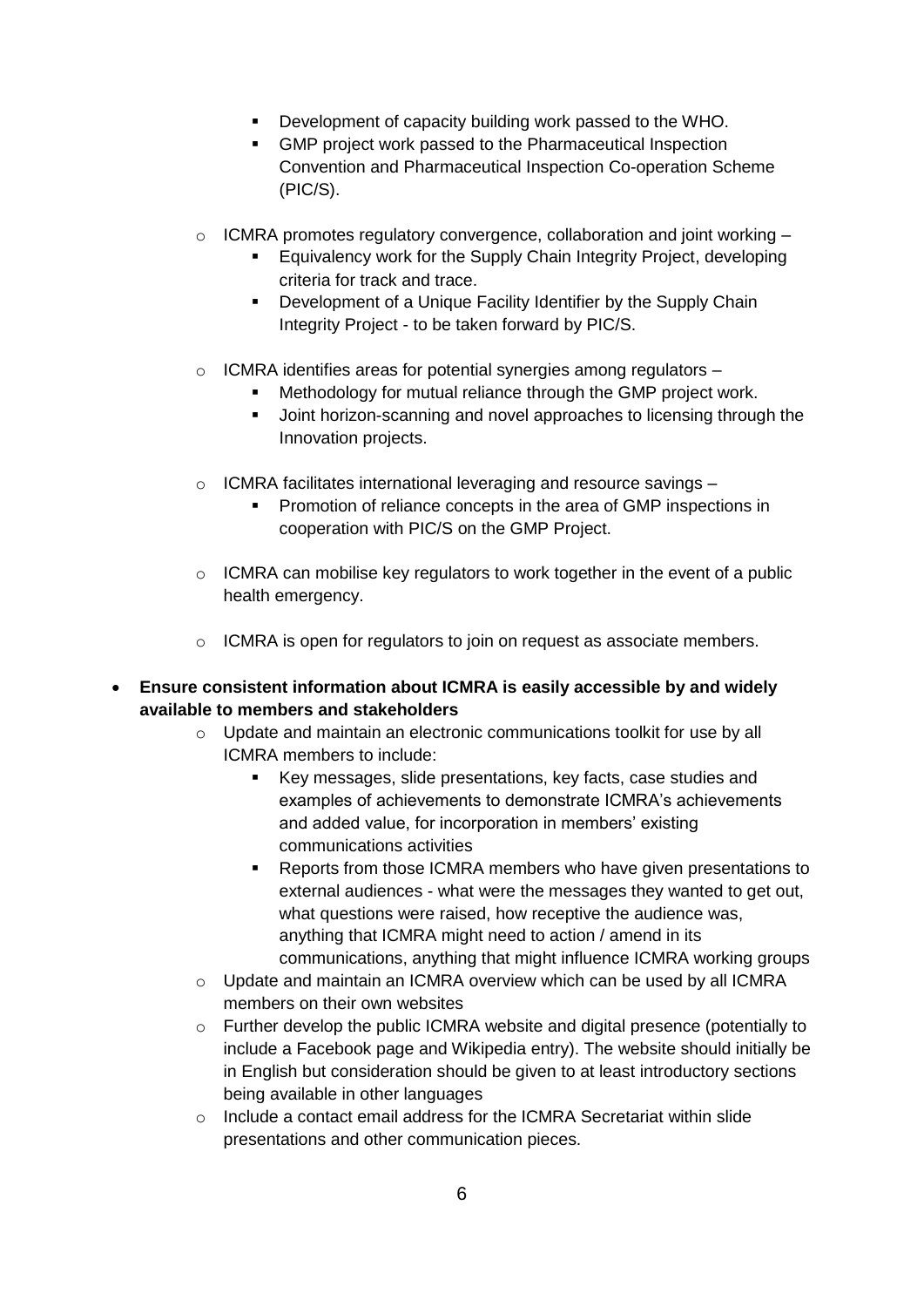#### **Target an ICMRA engagement programme with key external stakeholders**

- o Seek to develop close collaborations and regular interactions with those key stakeholders that have common goals, common projects and the greatest global reach to our target audiences.
- $\circ$  Identify and target ICMRA speakers and/or hold ICMRA events at a number of relevant international events and conferences each year (leveraging the likely attendance of ICMRA members at such meetings in addition to specifically targeting others).
- o Explore working with bodies such as DIA (but without exclusivity) to facilitate engagement with wider groups of stakeholders such as industry, research/academia, patients and fellow regulators.

See the External Engagement Plan at Annex 1 and 4. below.

### **Generally raise the ICMRA profile by:**

- o Contributing to expert information that is made accessible globally, both online and offline with an ICMRA comment/viewpoint
- $\circ$  Encouraging and equipping all ICMRA members to mention ICMRA and its work in their own communications and speaking engagements
- $\circ$  Developing and providing articles and thought leadership/positioning pieces for relevant global press and media (e.g. 'Scrip' or 'Regulatory Rapporteur')
- o Supporting existing ICMRA members to act as informal "ambassadors" to encourage their peers/fellow regulators to join.

# **4. External Engagement Plan**

**A plan for engagement with external stakeholders is attached at Annex 1. This plan will be regularly updated by the Communications Group. It covers:**

- Target audiences/key stakeholders identification of those international representative organizations, with a broad interest in medicines regulation and the pharmaceutical industry, with whom ICMRA should build a dialogue and priorities for developing those relationships.
- External events calendar a forward calendar of key stakeholder events that ICMRA should target for either a dedicated speaking slot or panel discussion.
- Global media draw up a programme of content that can provide a resource for use in engaging with stakeholders and global media.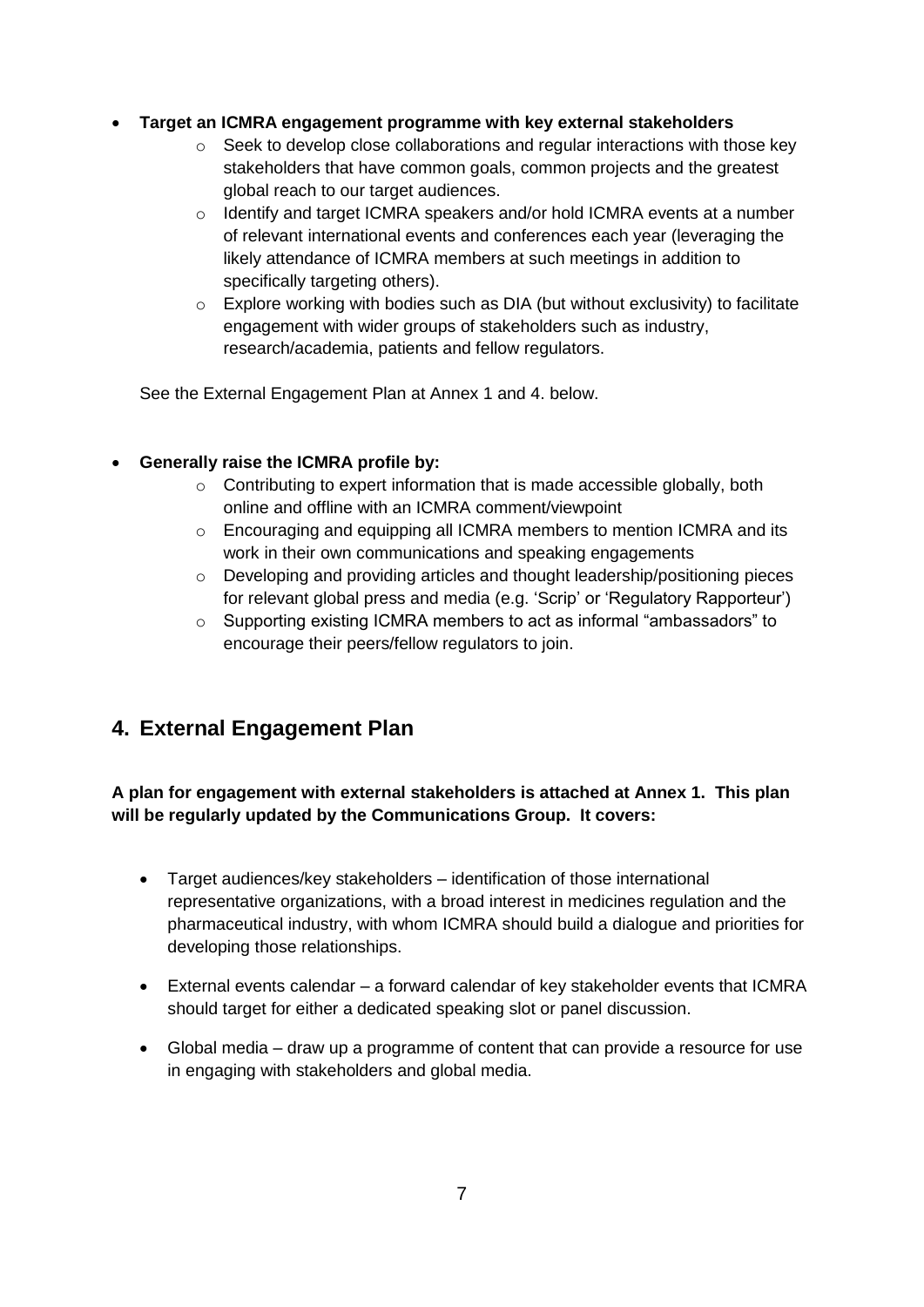# **5. Develop a website and other digital tools**

The public website, implemented by PMDA in 2016, is a key communication tool and resource for ICMRA and its stakeholders. During 2017-18 PMDA will further develop the website by introducing a Content Management System (CMS) that will improve its ease of use and search functionality and Swissmedic will contribute to the enhancement of the website. The improvement will help the website to consistently appear in the top ranking for results generated by relevant searches. Initially the website is provided in English only.

Key aims for the website are to:

- Act as the primary medium to convey ICMRA's Strategic Framework, Terms of Reference, mission and goals.
- Support raising ICMRA's international public profile through use of search engine optimization and other online marketing tools.
- Communicate news and views from ICMRA and its members.
- Provide a globally accessible information resource that will demonstrate the added value of ICMRA to its stakeholders.
- Promote the successes of ICMRA

ICMRA will also consider other digital tools (potentially including a Wikipedia entry and Facebook presence).

# **6. Internal Engagement Plan**

**A plan for engagement with internal stakeholders is attached at Annex 2. This plan will be regularly updated by the Communications Group. A sub-group has been formed to oversee the implementation. The plan covers:**

- Objectives to increase raise awareness, interest and knowledge of ICMRA amongst employees, external experts and other close associates at member agencies.
- Principles of internal engagement a three-pronged approach: inform agencies' employees and experts, look for engagement and dialogue opportunities between member agencies, appoint ICMRA communication champions at each member agency.
- An action plan actions grouped within three broader communication themes, including prioritisation for each action within the short and medium term, plus identification of responsibility for implementation.